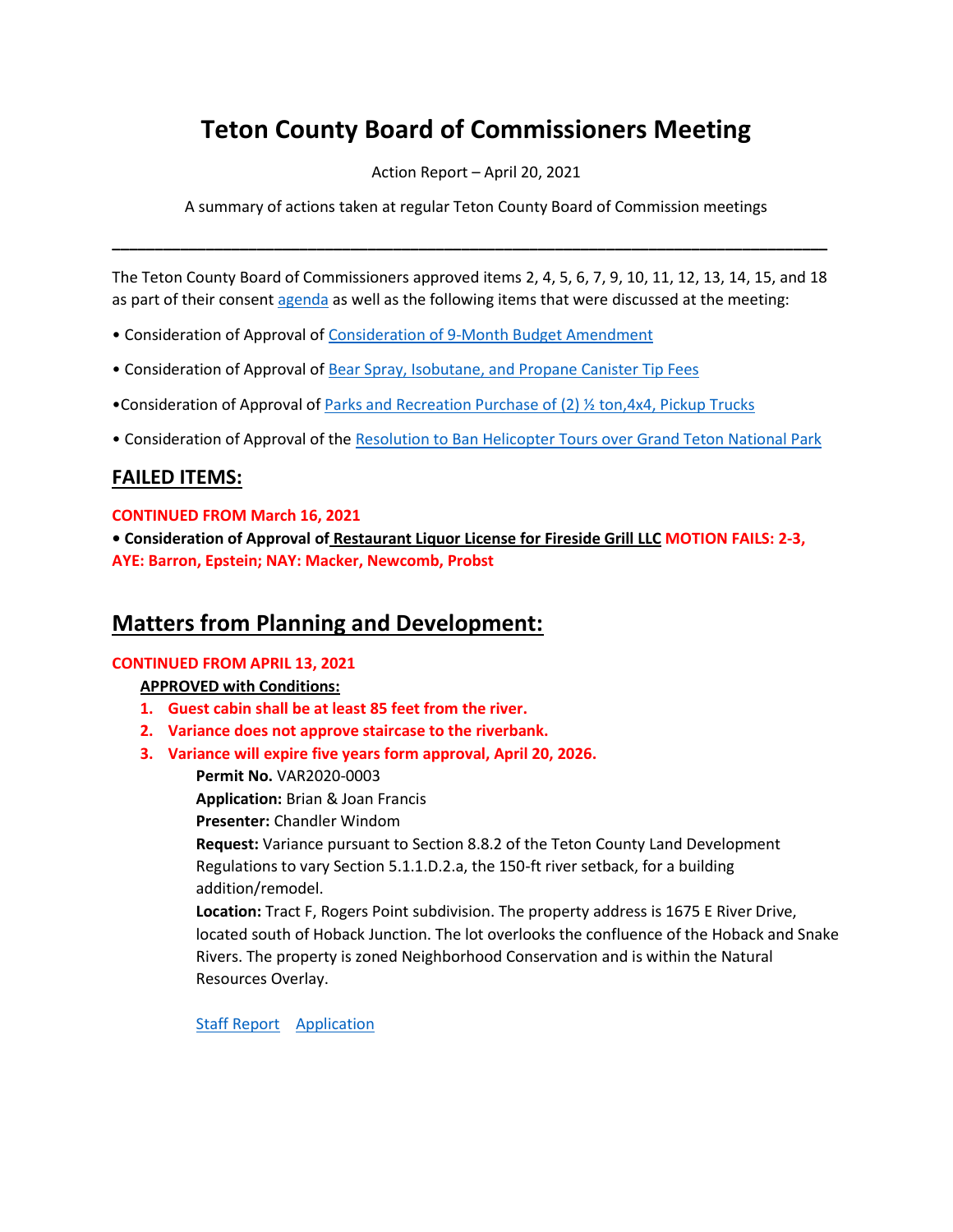#### **POSTPONED TO MAY 4, 2021**

**Permit No.** DEV2020-0005 **Application:** TETON PINES LIMITED LIABILITY COMPANY **Presenter:** Chandler Windom **Request:** A Development Permit pursuant to Section 8.3.2 of the Teton County Land Development Regulations to renovate the Teton Pines pool, activity barn, and tennis court commercial area. **Location:** 3450 Clubhouse Drive is located within the Teton Pines Commercial Area on Lot 2 Jackson Hole Racquet Club Resort Commercial Area 3rd Amendment. This property is

immediately east of the Teton Pines Golf Course and west of State Hwy 390. The lot is zoned Planned Unit Development-Neighborhood Conservation (PUD-NC) and is partially within the Natural Resources Overlay.

#### [Staff Report](https://www.tetoncountywy.gov/DocumentCenter/View/18085/DEV2020-0005-Postponment-Memo-BCC042021) [Application](https://developmentrecords.tetoncountywy.gov/Portal/Planning/Status?planningId=20418)

#### **APPROVED**

**Permit No.** SD2021-0001

**Application:** LONGNECKER FAMILY TRUST, THE

**Presenter:** Chandler Windom

**Request:** Plat Amendment, pursuant to Section 8.2.13 of the Teton County Land Development Regulations, to vacate the Lot 25 building envelope on Plat No. 852 and replat a Please note that at any point during the meeting, the Chair and Commissioners may change the order of items listed on this agenda. To ensure that you are present at the time your item of interest is discussed, please join the meeting at the beginning to hear any changes to the schedule or agenda. amended building envelope pursuant to Section 8.5.3 of the Land Development Regulations.

**Location:** 3450 Clubhouse Drive is located within the Teton Pines Commercial Area on Lot 2 Jackson Hole Racquet Club Resort Commercial Area 3rd Amendment. This property is immediately east of the Teton Pines Golf Course and west of State Hwy 390. The lot is zoned Planned Unit Development-Neighborhood Conservation (PUD-NC) and is partially within the Natural Resources Overlay.

[Staff Report Application](https://www.tetoncountywy.gov/DocumentCenter/View/18087/SD2021-0001-Packet-BCC042021) 

#### **CONTINUED TO NOVEMBER 2, 2021**

**Permit No.** EAS2020-0002 **Application:** JACKSON HOLE MOUNTAIN RESORT CORPORATION **Presenter:** Rian Rooney